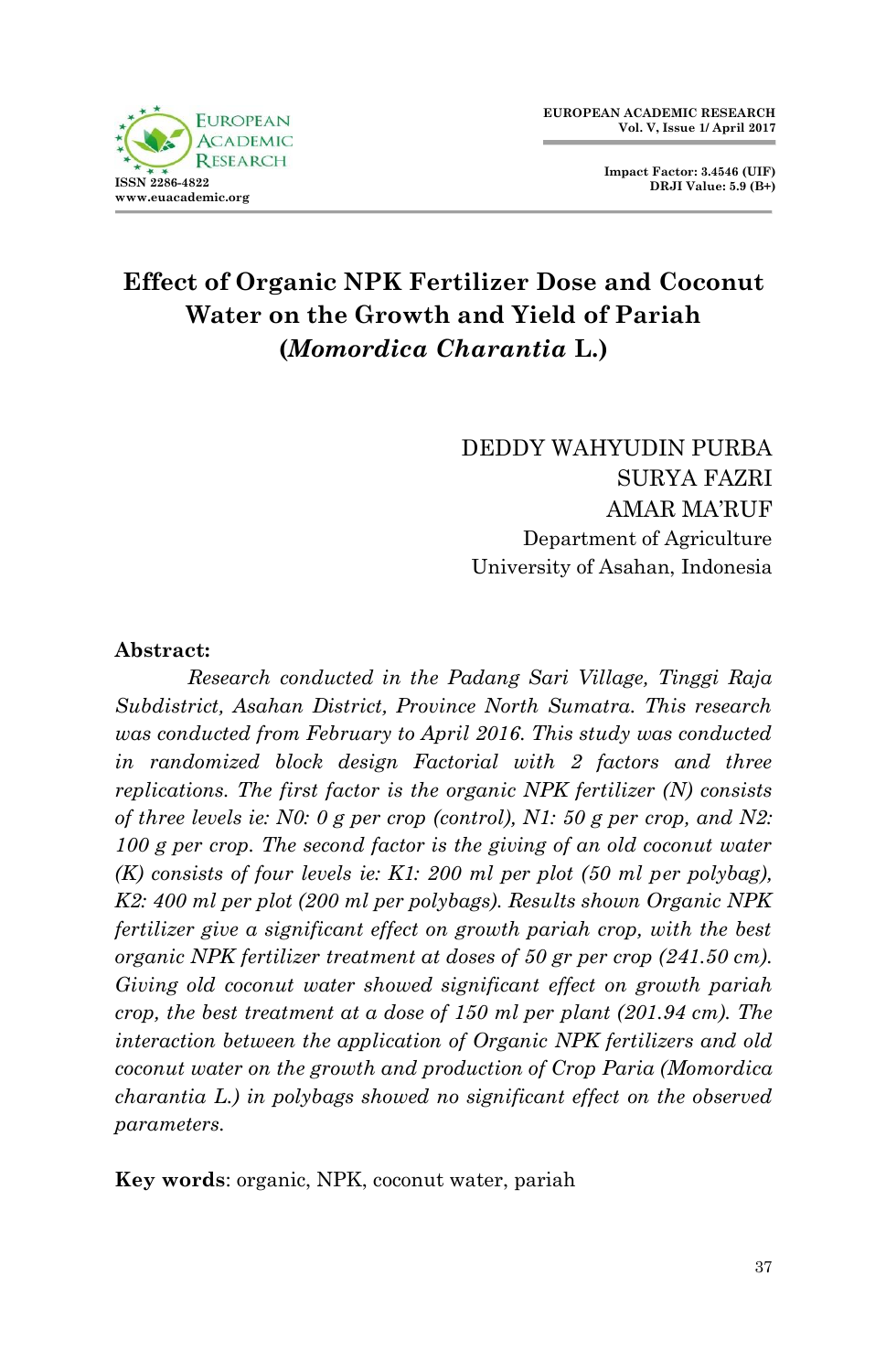## **INTRODUCTION**

Paria including one type of vegetable commercial potential when cultivated intensively in scale agribusiness. Although the market outlook of paria is quite bright, but cultivation of these crops at the farm level is still a sideline. In general pariah cultivation is done in land scale in grounds and fields without intensive maintenance (Rukmana, 2007).

In Asahan district, plant area of pariah in 2014 covering an area of 82 hectares with harvested area of 82 hectares and the resulting production of 527 tons per year (Indonesia Central Buerau Statistic, 2014).

Among farmers do some action which is believed to increase crop pariah production, one of which is fertilizer suitable for growth and production of the pariah. Fertilization is the giving of fertilizer to crops. Fertilizer is one of the component factors of crop production. Fertilizer applied to land as a source of plant nutrients to meet the needs of the plants that are not able to be satisfied by nutrients that are naturally present in soil (Ronaldo, 2012).

Good and correct fertilization must consider several factors before making fertilizer, such as kind of fertilizer, fertilizer dose, time and route of administration manure fertilization. So if we would do the fertilization then all four of these factors must be considered in order to obtain a satisfactory result. Crops pariah including the types of plants that require nutrients N, P and K in a relatively large amount. Therefore, to get maximum production crops pariah should be given adequate nutrition (Tanijogonegoro, 2012).

Coconut water is one of the waste oil products. This wastes a lot of discarded and not used. Coconut water is the endosperm liquid of the coconut fruit contains organic compounds, hormones auxin and cytokinin that is needed during the vegetative growth phase of the crop pariah (Pierrik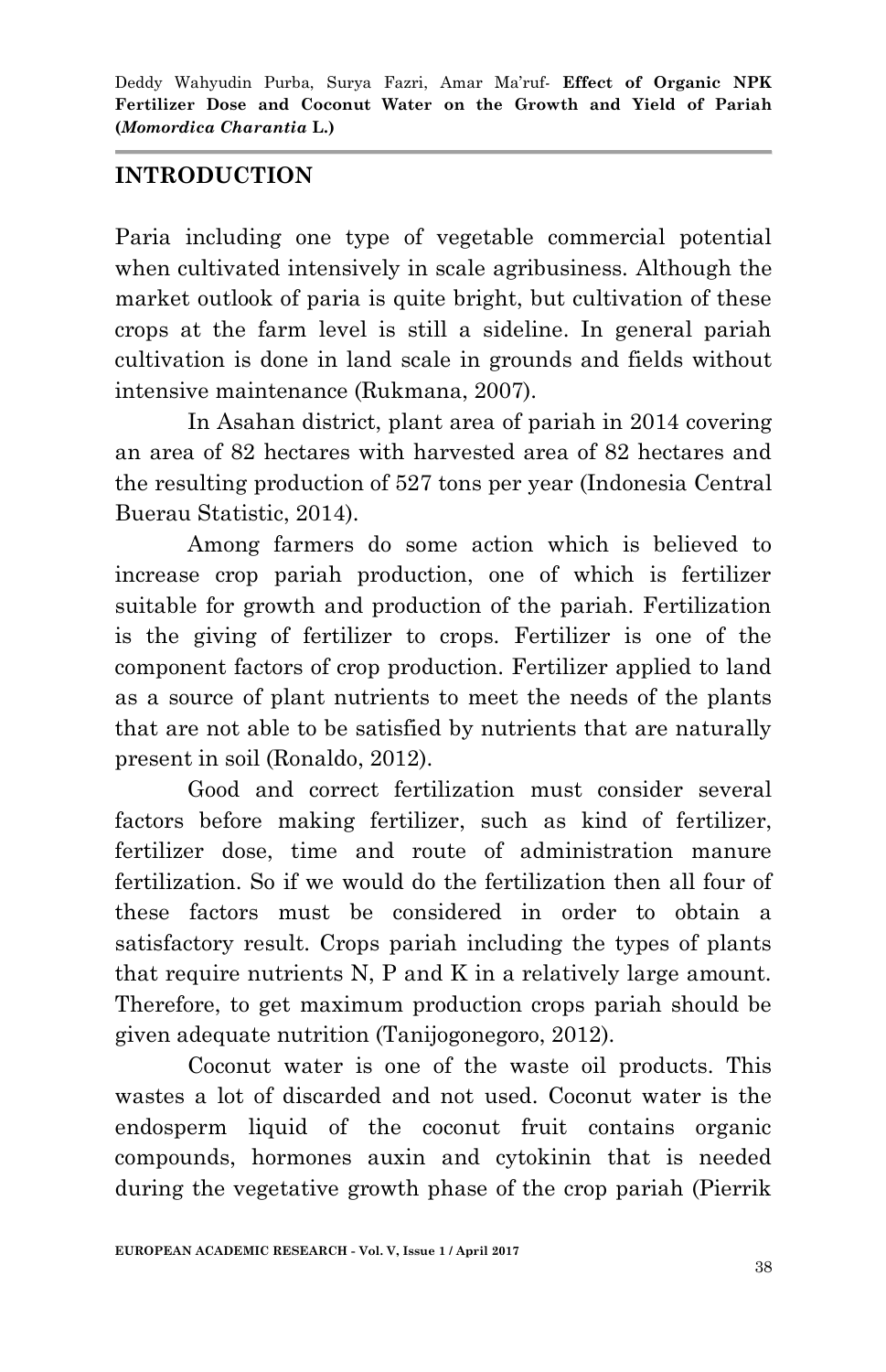*cit.* Budiono, 2004). This study aims to determine the effect of Organic NPK fertilizer and Old Coconut Water and interaction on the growth and yield of a pariah (*Momordica charantia* L.) in polybags.

## **METHOD**

Research conducted in the Desa Padang Sari, Tinggi Raja Subdistrict, Asahan District Province North Sumatra. This research was conducted from February to April 2016. Materials used in the study are crop paria varieties Lipa F1, old coconut water, Organic NPK Complete fertilizer, bamboo, water, organic pesticides and other materials that support the implementation of this study. The tools used are hoe, yell, rope, tape measure, sprayer, calculator, research plots board, board lable, sample stakes, machetes and other tools that are needed when the research.

This study was conducted on a randomized block design Factorial with 2 factors and three replications. The first factor is organcic NPK fertilizer (N) consists of three levels ie: N0: 0 g per crop (control), N1: 50 g per crop, and N2: 100 g per crop. The second factor is the giving of old coconut water (K) consists of four levels ie: K1: 200 ml per plot (50 ml per polybag), K2: 400 ml per plot (100 ml per polybag), K3: 600 ml per plot (150 ml per polybag), and K4: 800 ml per plot (200 ml per polybag). The parameters observed are crop length (cm), number of branches (cm), fruit length (cm), productivity per plot (kg).

### **RESULTS AND DISCUSSION**

## **Crop Length**

Table 1 shown that the organic NPK fertilizer with the treatment of 100 g per polybag (N2) results the longest length of the crop that is 241.50 cm, significantly different than the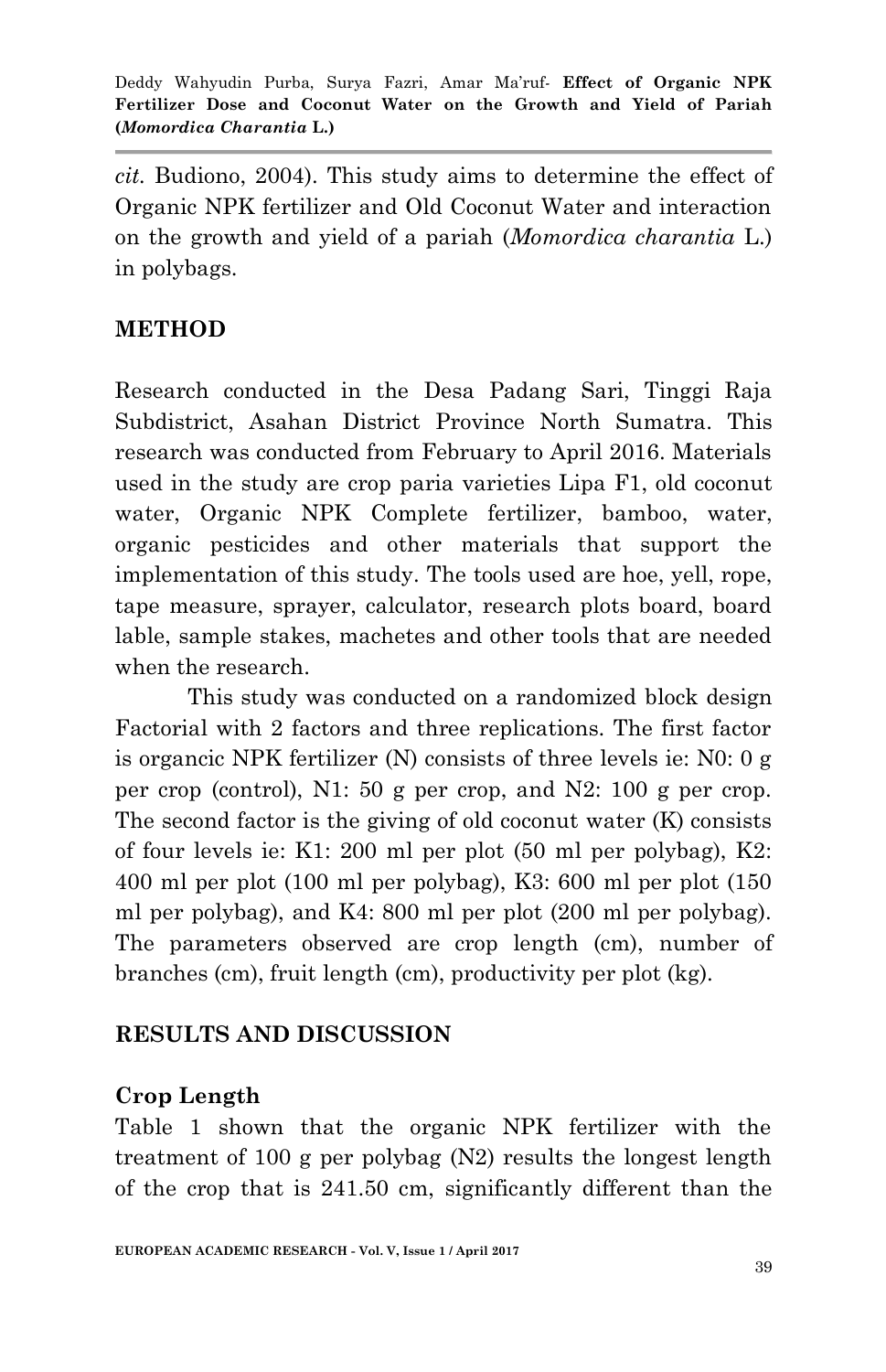treatment of 50 g per polybag (N1) which is 169.88 cm and teratment 0 g per polybag (N0) is 142.54 cm, while N1dan N0 both significantly different. Treatment giving old coconut water with dose of 150ml per polybag (K3) result the longest length of the crop that is 201.94 cm, not significantly different compared the treatment K4 (192.67 cm), K2 (177.44 cm) and K1 (166.50 cm) while K2 and K1 not significantly different. While the interaction of organic NPK fertilizer and old coconut water showed no significant effect.

**Table 1. Mean Difference Test Results Effect of Organic NPK Fertilizer and Old Coconut Water On Length of Crop Paria age 4 MST (cm)**

| N/K            | $\rm K_1$ | $\rm{K}_2$ | K3       | $\rm K_4$ | Average       |
|----------------|-----------|------------|----------|-----------|---------------|
| $\rm N_0$      | 145,33 a  | 149,50 a   | 135.33a  | 140,00a   | 142,54c       |
| $\mathrm{N}_1$ | 133.17 a  | 160.83a    | 222.17a  | 163.33a   | 169,88b       |
| $\mathrm{N}_2$ | 221.00a   | 222.00a    | 248,33 a | 274,67 a  | 241.50a       |
| Average        | 166.50 a  | 177,44 a   | 201.94a  | 192,67 a  | $CV = 15,41%$ |

Description: Number followed by the same letter in the same row or column showed no significant difference in the level of 5% using LSD

### **Number of Branches**

From the observation and analysis of variance can be seen that the Organic NPK fertilizer and old coconut water showed a significant effect. Interaction of Organic NPK fertilizer and old coconut water showed no significant effect on the observation parameters.

Table 2 shown that the organic NPK fertilizer with the treatment of 50 g per polybag (N1) results the highest number of branches that 10.46 branches, not significantly different compared the treatment of 100 g per polybag  $(N2)$  is 10.08 branches but significantly different than treatment 0 g per polybag (N0) ie 8.46 branches. Treatment giving old coconut water with a dose of 150ml per polybag (K3) results the highest number of branches that 10.83 branches, not significantly different compared the treatment K2 (10.06 branches) and the treatment K1 (9,56 branches) but the significant effect on the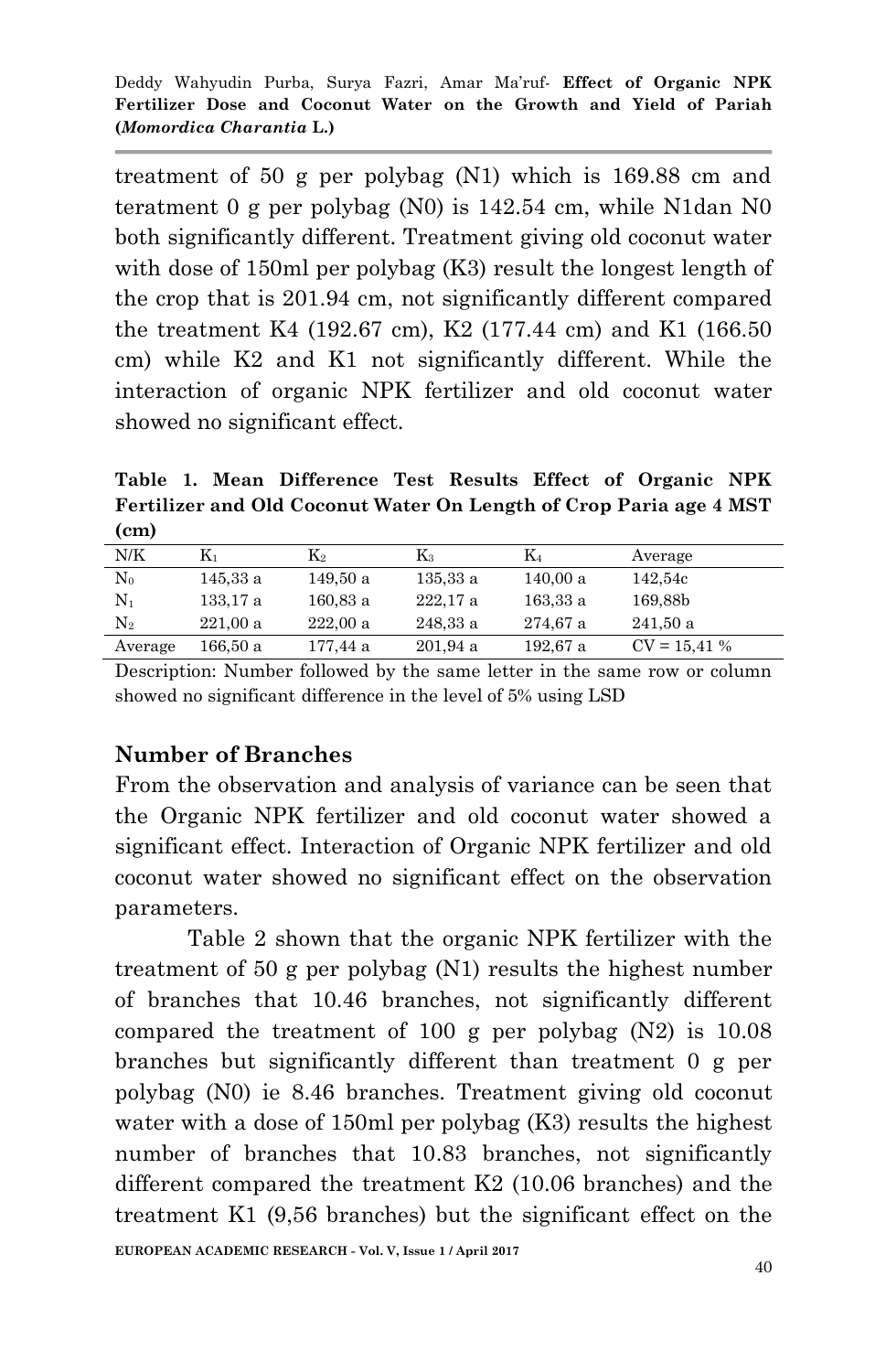treatment K4 (8.22 branches). While interaction Organic NPK fertilizer and Old Coconut Water showed no significant effect.

|  | Table 2. Mean Difference Test Results Effect of NPK Organic   |  |  |  |
|--|---------------------------------------------------------------|--|--|--|
|  | <b>Fertilizer and Old Coconut Water On Number of Branches</b> |  |  |  |

| N/K            | $\mathrm{K}_1$ | $\rm K_2$ | $K_{3}$ | K4                | Average       |
|----------------|----------------|-----------|---------|-------------------|---------------|
| $\rm N_0$      | 8.83 a         | 8.33 a    | 9.00a   | 7,67 a            | 8.46 b        |
| Nı             | 9.50a          | 10.33a    | 13.50a  | 8.50 a            | 10.46a        |
| $\mathrm{N}_2$ | 10.33a         | 11.50 a   | 10,00a  | 8.50 a            | 10.08a        |
| Average        | $9.56$ ab      | 10.06a    | 10.83a  | 8.22 <sub>b</sub> | $CV = 18,46%$ |

Description: Number followed by the same letter in the same row or column showed no significant difference in the level of 5% using LSD

## **Fruit Length**

Based on the observation and analysis of variance can be seen that the Organic NPK fertilizer and old coconut water showed no significant effect. Interaction of Organic NPK fertilizer and old coconut water showed no significant effect on the observation parameters.

Table 3 shown that the organic NPK fertilizer with the treatment of 100 g per polybag (N2) results the longest fruit length is 19.08 cm, not significantly different compared the treatment of 50 g per polybag (N1) is 19.04 cm and no significant difference in treatment 0 g per polybag (N0) is 18.85 cm and the treatment N1 and N0 showed each other was not significantly different. Treatment giving old coconut water with a dose of 100 ml per polybag (K2) results the longest fruit length is 19.58 cm, not significantly different from the treatment K3 (19.22 cm), the treatment of K4 (19.00 cm) and K1 (18, 17 cm). While interaction Organic NPK fertilizer and Old Coconut Water shown no significant effect.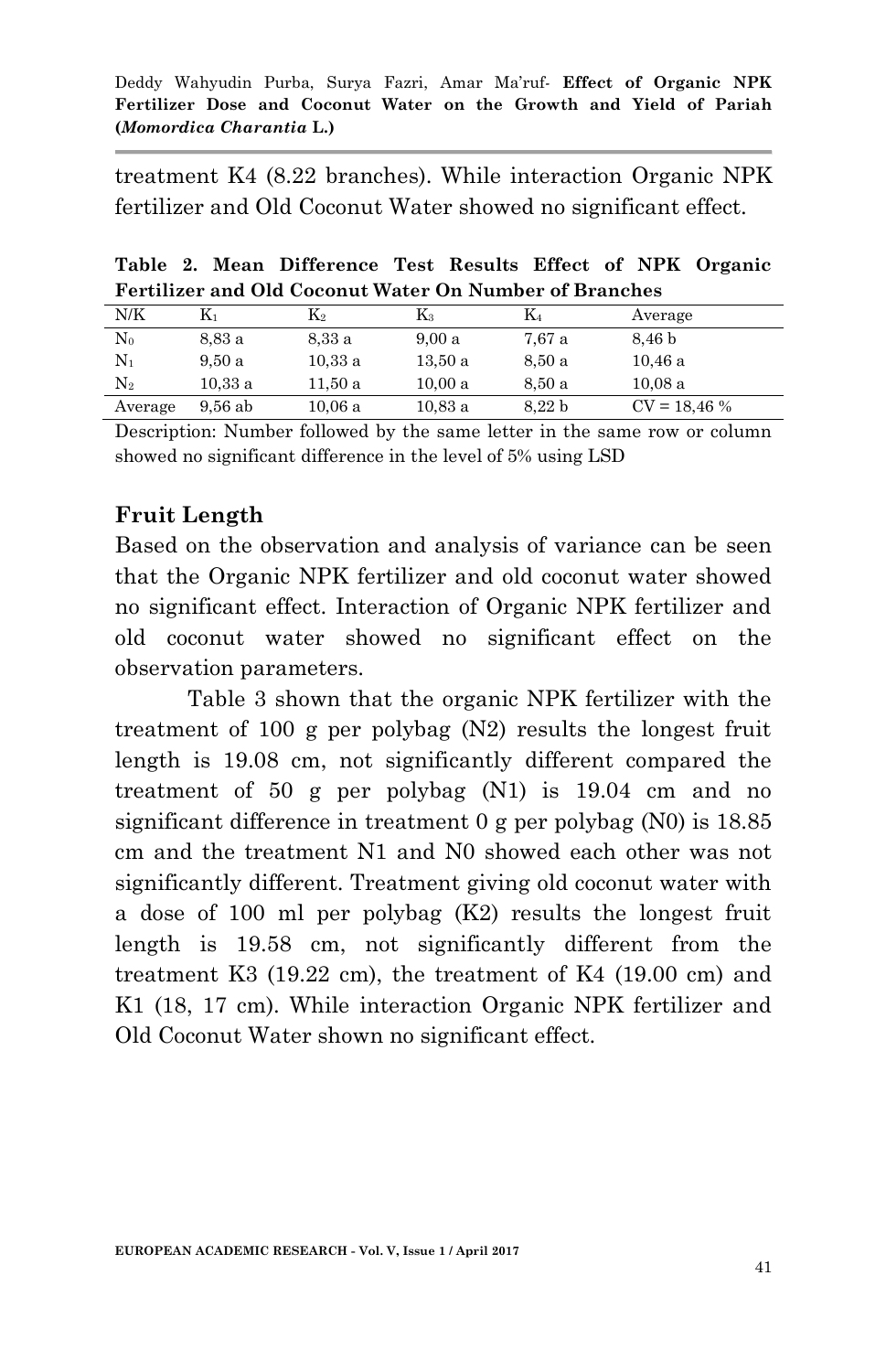|                                                       |         |           |         |         | Table 3. Mean Difference Test Results Effect of NPK Organic |  |  |
|-------------------------------------------------------|---------|-----------|---------|---------|-------------------------------------------------------------|--|--|
| Fertilizer and Old Coconut Water On Fruit Length (cm) |         |           |         |         |                                                             |  |  |
| N/K                                                   | K1      | $\rm K_2$ | $K_{3}$ | $K_4$   | Average                                                     |  |  |
| $N_0$                                                 | 17,75 a | 19,50a    | 18.83 a | 19.33a  | 18.85 a                                                     |  |  |
| $N_1$                                                 | 19.08a  | 19,75 a   | 19.33a  | 18,00a  | 19,04a                                                      |  |  |
| $\mathrm{N}_2$                                        | 17,67 a | 19,50a    | 19.50a  | 19.67 a | 19,08a                                                      |  |  |
| Average                                               | 18.17 a | 19,58a    | 19,22a  | 19,00a  | $CV = 6.30\%$                                               |  |  |

Description: Number followed by the same letter in the same row or column showed no significant difference in the level of 5% using LSD

#### **Productivity Per Plot (kg)**

Based on the observation and analysis of variance can be seen that the organic NPK fertilizer and old coconut water showed no significant effect. Interaction of Organic NPK fertilizer and old coconut water showed no significant effect on the observation parameters.

Table 4 shown that organic NPK fertilizer with the treatment of 100 g per polybag (N2) results the heaviest productivity per plot is 2.20 kg, was not significantly different compared the treatment of 50 g per polybag (N1) is 2.11 kg and were not significantly different on treatment 0 g per polybag (N0) is 2.15 kg and the treatment N1 and N0 showed each other was not significantly different. Treatment giving old coconut water with a dose of 100 ml per polybag (K2) results the heaviest productivity per plot is 2.24 kg, was not significantly different compared the treatment K3 (2.19 kg), the treatment of K1  $(2,10 \text{ kg})$  and K4  $(2, 08 \text{ kg})$ , while K3, K1 and K4 showed each other was not significantly different. Interaction Organic NPK fertilizer and old coconut water showed no significant effect.

**Table 4. Mean Difference Test Results Effect of NPK Organic Fertilizer and Old Coconut Water On Productivity per Plot (cm)**

| N/K               | K۱    | K2    | $\mathrm{K}_3$ | K4    | Average       |
|-------------------|-------|-------|----------------|-------|---------------|
| $_{\mathrm{N_0}}$ | 2.13a | 2.26a | 2.15a          | 2.07a | 2.15a         |
| $\mathrm{N}_1$    | 2.03a | 2.24a | 2.22a          | 1.96a | 2.11a         |
| $\mathrm{N}_2$    | 2.15a | 2.23a | 2.20a          | 2.22a | 2.20a         |
| Average           | 2.10a | 2.24a | 2.19a          | 2.08a | $CV = 10,17%$ |
|                   |       |       |                |       |               |

**EUROPEAN ACADEMIC RESEARCH - Vol. V, Issue 1 / April 2017**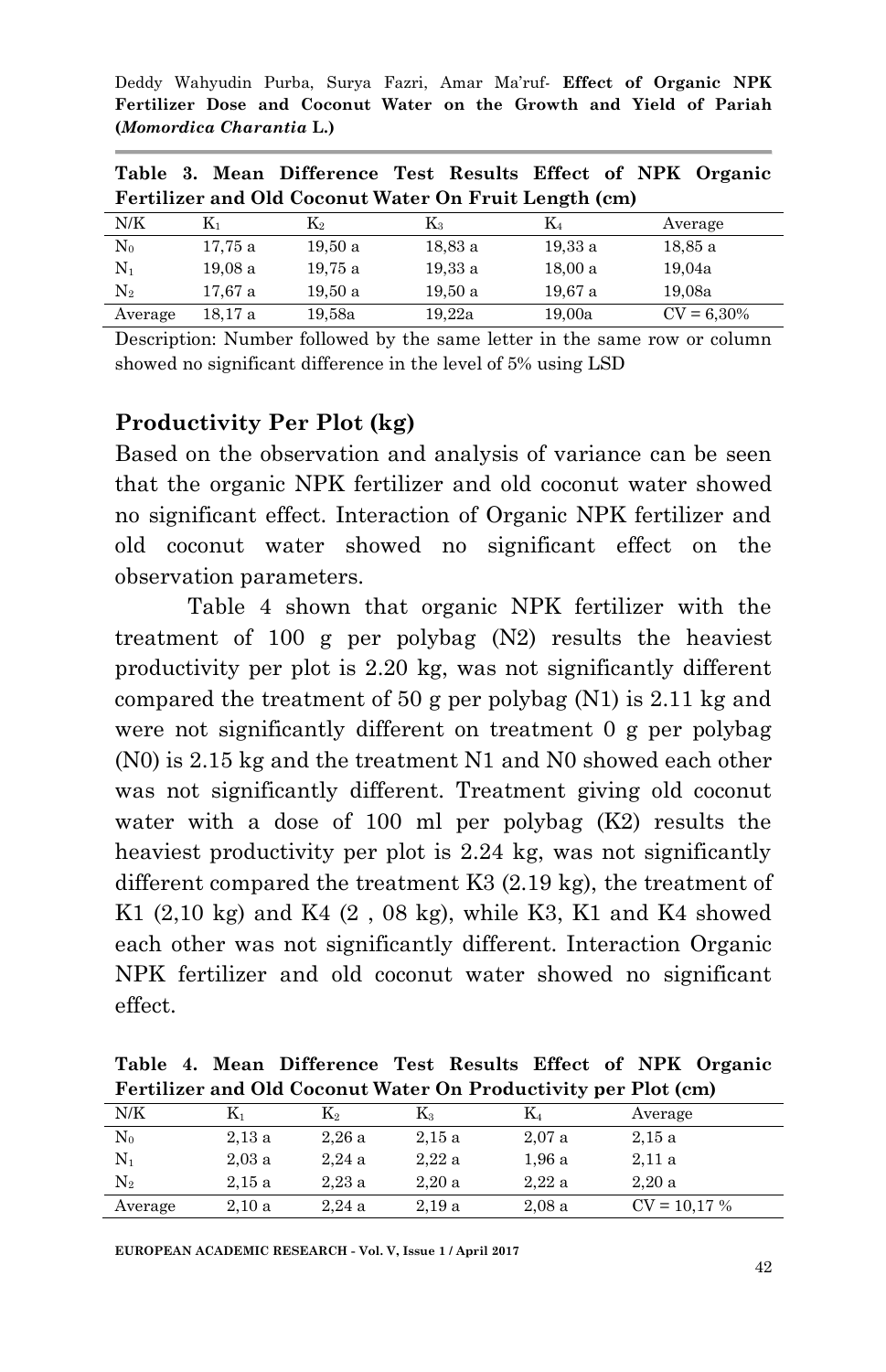Description: Number followed by the same letter in the same row or column showed no significant difference in the level of 5% using LSD

## **DISCUSSION**

The effect is not significant to the crop length age 2 allegedly because of Organic NPK has not undergone a process of decomposition and root crops have not been able to absorb the nutrients from Organic NPK fertilizers, making nutrients available in manure can not be well supplied in the soil causes the roots of the plant can not absorb the nutrients throughout the all of plant tissue. Organic fertilizer contain nutrients that low to meet the needs of plants quickly so slowly available to plants (Wijaya, 2008).

Results of further tests showed that organic NPK fertilizer at a dose of 100 g per polibag results best effect for growth of crop length. According to Lingga (2008), in plants whose growth is apical dominant on the tip (end tendrils), nutrients N and P are indispensable for cleavage sel. At dose of 50 g per polybag results the best effect on the growth of the number of branches. This is because the nutrients that plants need for each phase of plant growth is different.

The effect is not significant different with fruit length and yield per plot, this is thought to be caused content of fertilizers applied already experienced an increasing to the plant generative process or production process allegedly because most fertilizer has undergone a washing process due to the intensity of rainfall is quite high so availability nutrients in the soil is decreased mainly nutrients P and K.

Based on the analysis of variance showed that giving old coconut water showed no significant effect on the crop length, and the significant effect on the number of branches and no significant effect on the fruit length and the productivity per plot.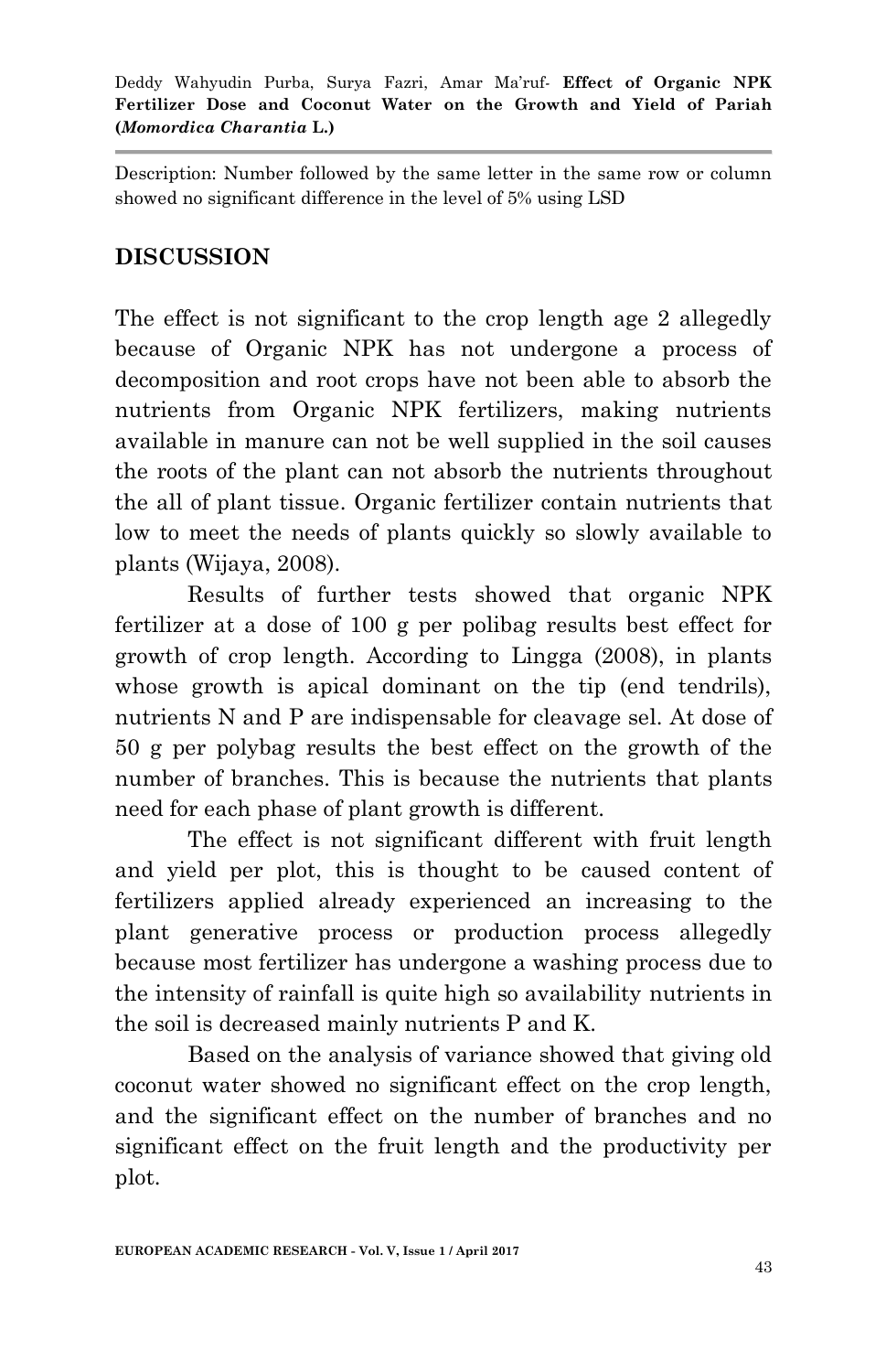There are not significant effect on the crop length and productivity of crop pariah cause giving old coconut water in this case is the waste that has experienced a decreasing in nutrients than young coconut water (Kristina and Shaheed, 2012). In the old coconut water, nutrients N is not there and nutrients P experienced a decreasing, but increase in nutrient K while nutrients N and P serves as plant growth and increase fruits production.

K nutrient that increases in the water content of the old coconut serves as Boost growth in the growing point as the establishment of branches more so for the result of variance in the number of branch significant effect. In addition, coconut water contains hormone cytokinin, auxin and gibberellin (Suryanto, 2009).

According to Dewi (2008), Cytokines are PGR which led to the division (cytokinesis). Antagonistic interaction between auxin and cytokinin is also one way plants regulate the degree of growth of roots and shoots, for example, the number of roots that many will produce cytokines in large quantities. Increasing concentrations of these cytokines will cause the system shoots establish branches in greater numbers. Widiastoety (2003) said vitamin C contained in coconut water can help stimulate the growth of plants. The content of coconut water are auxin, gibberellins and cytokinins, differentiation takes place when there is interaction between auxin and cytokinin that will encourage the formation of shoots.

According to Ellyfa (2013) that the composition of coconut water is determined by several factors: the type of coconut and fruit maturity. Coconut water from young coconuts results better growth compared with the old coconut because the type cytokinin zeatin most active is contained in coconut water.

Giving old coconut water does not significantly affect the crop length, fruit length, and productivity per plot pariah, as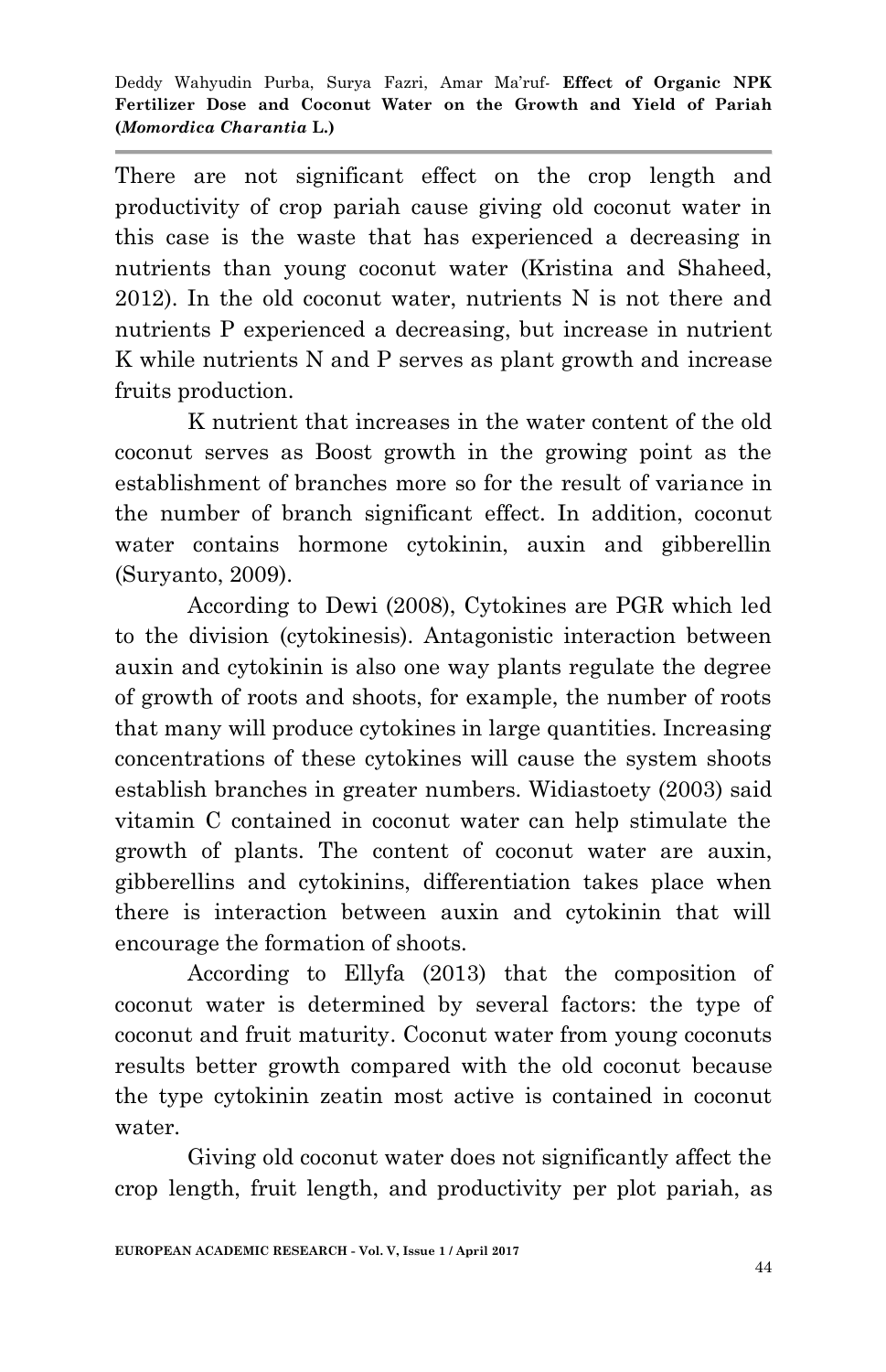this parameter is more effected by the genetic properties of the plant. According Nyakpa et *al.* (1988), plant growth is effected by environmental and genetic factors. Genetic trait is a trait inherited from elders is the result of the merger between the nature of male and female elders.

## **CONCLUSSION**

The best dose of Organic NPK fertilizer merk Yellow Bamboo in N3 treatment (100 g per polybag) to the crop length age 3 and age 4 weeks after planting and, the best dose in N2 treatment (50 g per polybag) to the number of branch crops pariah. The best dose of old coconut water at treatment K3 (150 ml per polybag) to the number of branch crops pariah. There is no interaction between Organic NPK fertilizer and old coconut water showed no significant effect on all parameters observed.

### **REFERENCES**

- 1. Budiono, D. P. 2004. Multiplication of In Vitro Shoots of onion (*Allium ascalonicum* L) at various concentrations of Coconut Water. Jurnal Agronomi 8 (2): 75-80.
- 2. Dewi, R. I., 2008. Role and Function Phythohormone for Plant Growth. Universitas Padjadjaran. Bandung.
- 3. Ellyfa, R. 2013. Effect of Coconut Water on Growth Shoots Rhizome *Boesenbergia pandurata* L. Biology Education Studies Program. FKIP Pakuan University.
- 4. Hanafi. 2007. Statistical procedures for Agricultural Research. Second Edition. UI - Press. Jakarta.
- 5. Lingga, P. 2008. Instructions for Use Fertilizer. Penebar Swadaya. Jakarta.
- 6. Mustaqim, et *al.* 2015. Effect of Coconut Water Addition on Growth Cuttings Micro Chrysanthemum